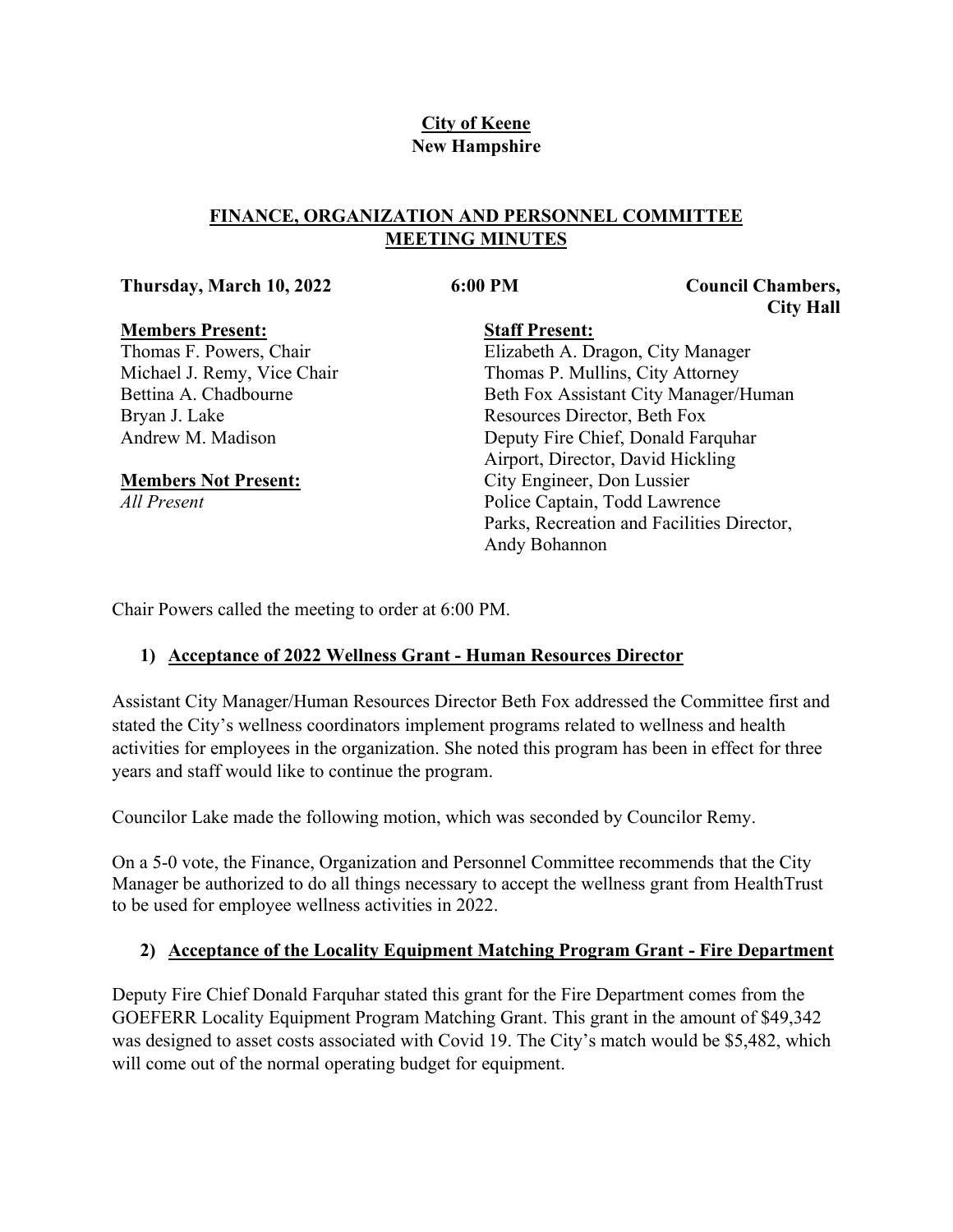This Deputy Chief stated this grant allows the department to purchase several valuable pieces of equipment, all of which were slated for future years CIP projects. This grant will allow the department to purchase two Lucas 3 devices, which is a mechanical chess compression device, an excellent tool for mechanical CPR. The department will also be able to purchase 10 new AED's which will be distributed throughout the Fire Department fleet, which allows a greater chance for the first arriving Fire Department to have an AED on board. The third item purchased will be a Nitrinox System which is a system that delivers nitrous oxide for pain relief.

Councilor Madison made the following motion, which was seconded by Councilor Remy.

On a 5-0 vote, the Finance, Organization and Personnel Committee recommends that the City Council authorize the City Manager to do all things necessary to accept and expend the GOEFERR Locality Equipment Matching Program Grant.

## **3) Negotiate Lease of Airport Property - Airport Director**

Airport, Director, David Hickling was the next to address the Committee regarding a lease negotiation with Kevin Provost, owner and operator of Monadnock Choppers, a flight school. This is a lease for property that is under a hangar, which Mr. Provost owns and there are no more renewal options on this lease. As a result, staff is looking to do a new lease for that land which is under his private hangar. Mr. Hickling noted this business is growing and is looking to expand and maybe build a new hangar sometime in the future.

Councilor Remy made the following motion, which was seconded by Councilor Chadbourne.

On a 5-0 vote, the Finance, Organization and Personnel Committee recommends that the City Manager or her designee be authorized to do all things necessary to negotiate and execute a lease agreement with Mr. Kevin Provost for land associated with a privately owned hangar.

## **4) Airport Operating Rights Agreement - Monadnock Choppers - Airport Director**

Mr. Hickling addressed this item as well. He indicated the airport is doing well and currently has only one provider for aircraft maintenance, Monadnock Aviation. Mr. Hickling stated Mr. Provost and Monadnock Choppers have qualified aircraft mechanics who are FAA certified and meet the minimum standards to be able to provide these services. Mr. Provost is looking for an operating agreement to be able to provide these services.

Mr. Hickling stated this will provide for a few things; it will keep some of the based aircraft from going to other airports to get their maintenance or having to wait months to get in with the current provider. This will provide additional revenue for the airport if these maintenance services are provided here.

Councilor Remy asked how much of this revenue comes into the City. Mr. Hickling stated a certain percentage comes to the City. The percentage would be negotiated into the agreement –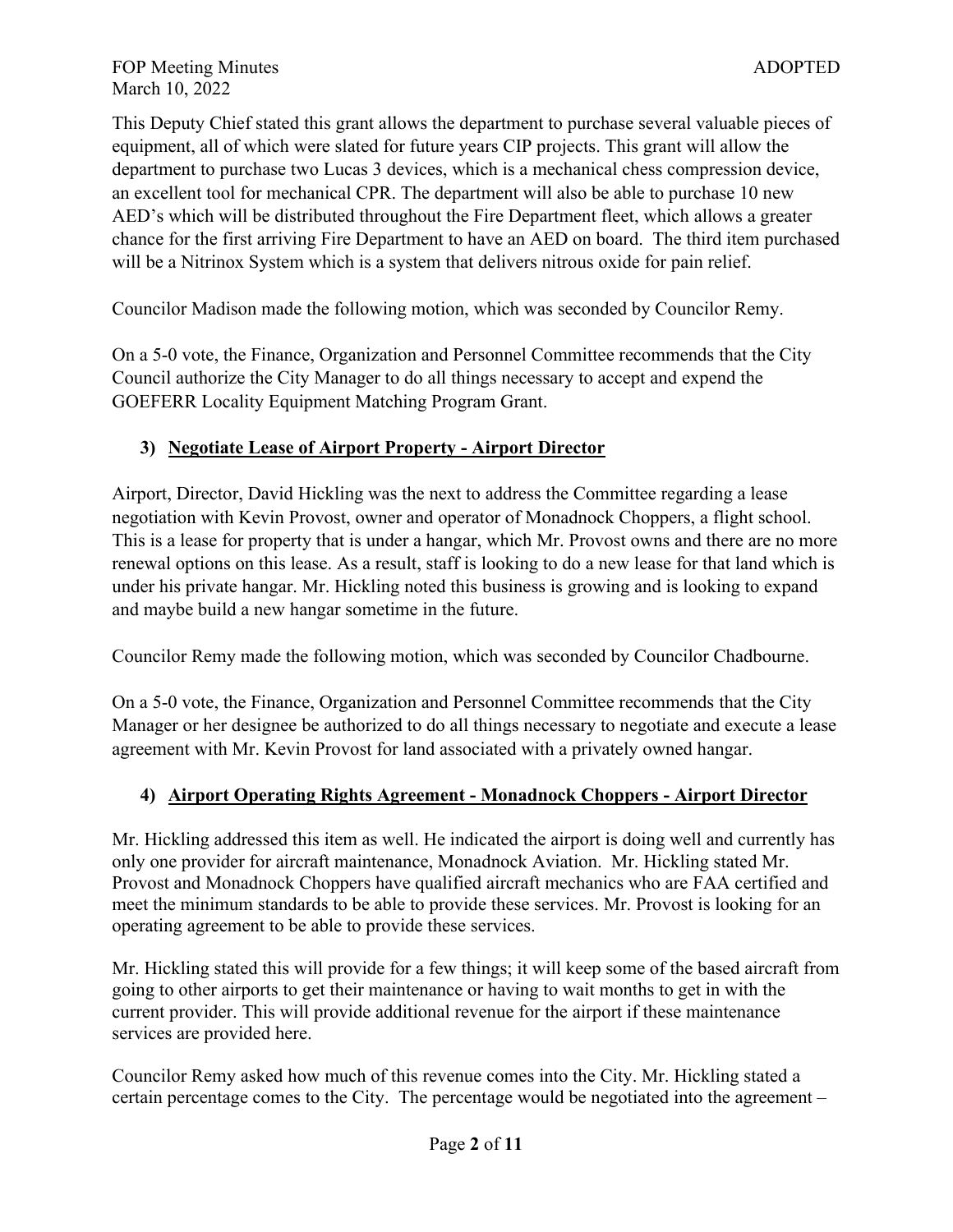it would be 2% to 3% and based on the volume of business and percentage of revenue.

Councilor Chadbourne made the following motion, which was seconded by Councilor Madison.

On a 5-0 vote, the Finance, Organization and Personnel Committee recommends that the City Manager or her designee be authorized to do all things necessary to negotiate and execute an Operating Rights Agreement with Monadnock Choppers to provide aircraft maintenance services at the Keene Dillant-Hopkins Airport.

## **5) Airport Engineering and Architectural Services - Airport Director**

Mr. Hickling stated this request is to enter into an agreement with an engineering consultant for airport capital projects. Mr. Hickling stated the airport has been working with the current engineer for about 5 years. He noted the FAA recommends that every 5 years other sources for airport engineering and architectural services be sought out.

At the end of December, responses from a Request for Proposals were received. The four proposals were reviewed by City staff based on certain criteria. McFarland Johnson was the selected candidate to complete this work. Mr. Hickling indicated one of the things they look for is somebody who has experience with Airports, FAA Funding sources and Federal Aviation Regulations. McFarland Johnson really stands out in this respect as 50% of the work they do is airport work.

Mr. Hickling stated another aspect that they looked for was a company that had experience with renewable energy, which they demonstrated they did in their proposal. Another aspect they demonstrated is experience with diverse funding.

Councilor Lake made the following motion, which was seconded by Councilor Madison.

On a 5-0 vote, the Finance, Organization and Personnel Committee recommends that the City Manager be authorized to do all things necessary to enter into an agreement with McFarland Johnson Inc. for Airport Engineering and Architectural Services for the Keene Dillant-Hopkins Airport.

## **6) Professional Services Contract for Mapping City Cemeteries and Associated Software - Parks, Recreation and Facilities Director**

Parks, Recreation and Facilities Director Andy Bohannon was the next speaker. Mr. Bohannon stated this request is regarding funding for mapping services of City cemeteries. This is a software system that can be used to find somebody's loved one.

In 2011, the City was on an oracle platform and were able to create in-house service, which software was eventually sunset. In 2017, the City was going to be replacing that particular software with a bigger package for cemeteries, and at the same time the City was looking at Carta-graph, an asset management tool. Cart-a-graph is not meant to be used as a cemetery database and there is no public interface with it. So people who want to access their genealogy are not able to log in and find the location of their family members.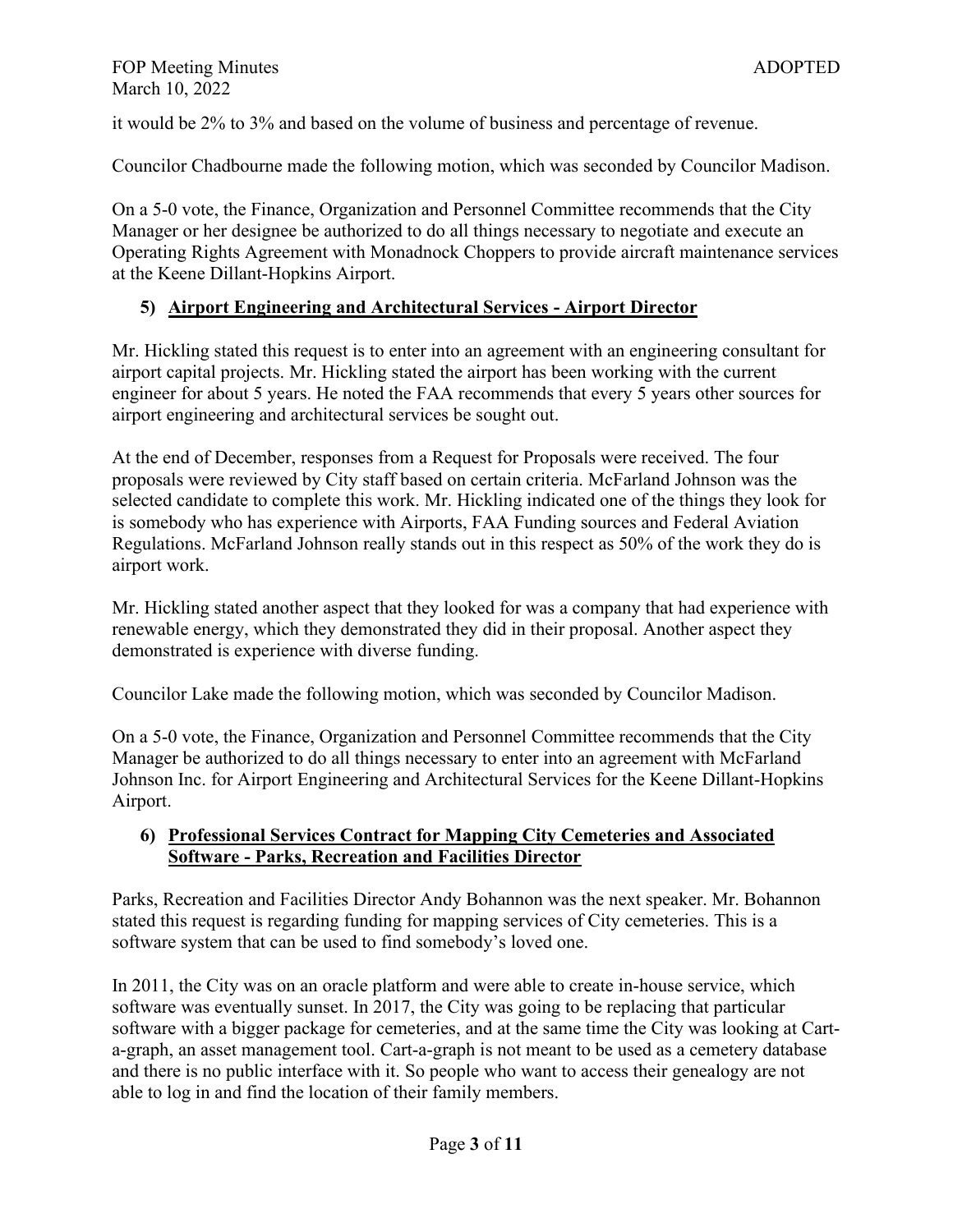Mr. Bohannon stated the software being proposed will navigate some of these challenges. The application will be able to use data from the City's GIS system, which was used to map the City's cemeteries. He added there will be a \$3,000 annual fee. What is being proposed would give individuals the opportunity on their phone, laptop, or any other device to look up their ancestors and it will produce something similar to a Google map to find the particular location. Mr. Bohannon stated the funds for this project comes from the Cemetery Trust. The Trustees have already approved the funds. Mr. Bohannon stated what he is looking for is the initial \$5,000 for mapping fees and the \$3,000 annual maintenance fee. He added if the City is not happy with the service it can be terminated at any time.

Councilor Remy asked whether there would be any type of signage located at the entrance to the cemeteries to inform people this service exists. Mr. Bohannon answered in the affirmative and added a QR Code will be added directing people to the website.

Chadbourne asked how many cemeteries the City has. Mr. Bohannon stated the City has nine cemeteries of those three are more historical. The historical cemeteries are located on Washington Street, one by the Country Club and one on Hurricane Road. The Councilor felt this was a great service at a reasonable price, but asked if there was user fee. Mr. Bohannon answered in the negative. Mr. Bohannon added part of the reason for the low fee is because of the all the work that has been done to this point with our mapping.

The Chair felt this was a great plan.

Councilor Madison made the following motion, which was seconded by Councilor Madison.

On a 5-0 vote, the Finance, Organization and Personnel Committee recommends the City Manager be authorized to do all things necessary to approve the expenditure of Cemetery Trust Fund B – Capital Reserve for  $$8,000$  (\$5,000 mapping + \$3,000 annual maintenance fee) to hire Bahar Mapping for a professional services contract to map the City cemeteries, which includes an interactive navigation station that allows the ability for cemetery guests to "find their love one." In addition, the authorization includes approval for up to 3 years of an annual maintenance fee of \$3,000, which may include a periodic increase.

## **7) Body Worn Camera and In-Car Video System Implementation - Police Department**

Police Captain Todd Lawrence stated he was before the Committee to address body worn cameras and the in-car video implementation. He indicated in June 2020 as a result of a directive put forth by the City Council which tasked the City Manager to have the Keene Police Department research the implementation of a body worn camera system; the department formed a committee and in July 2020 had several vendors provide quotes for review.

The Committee selected one vendor out of the group that provided a demonstration; Body Worn by the Pylon Corporation. On August 27, 2020 the Police Chief came before this committee in order to present the initial findings of the demonstrations and to seek approval to move forward with an evaluation period with the body worn camera system. The Council approved that trial and the evaluation period occurred in November of 2020. Findings from that trial were presented to this Committee on February 11, 2021. Staff's recommendation at that time was to delay any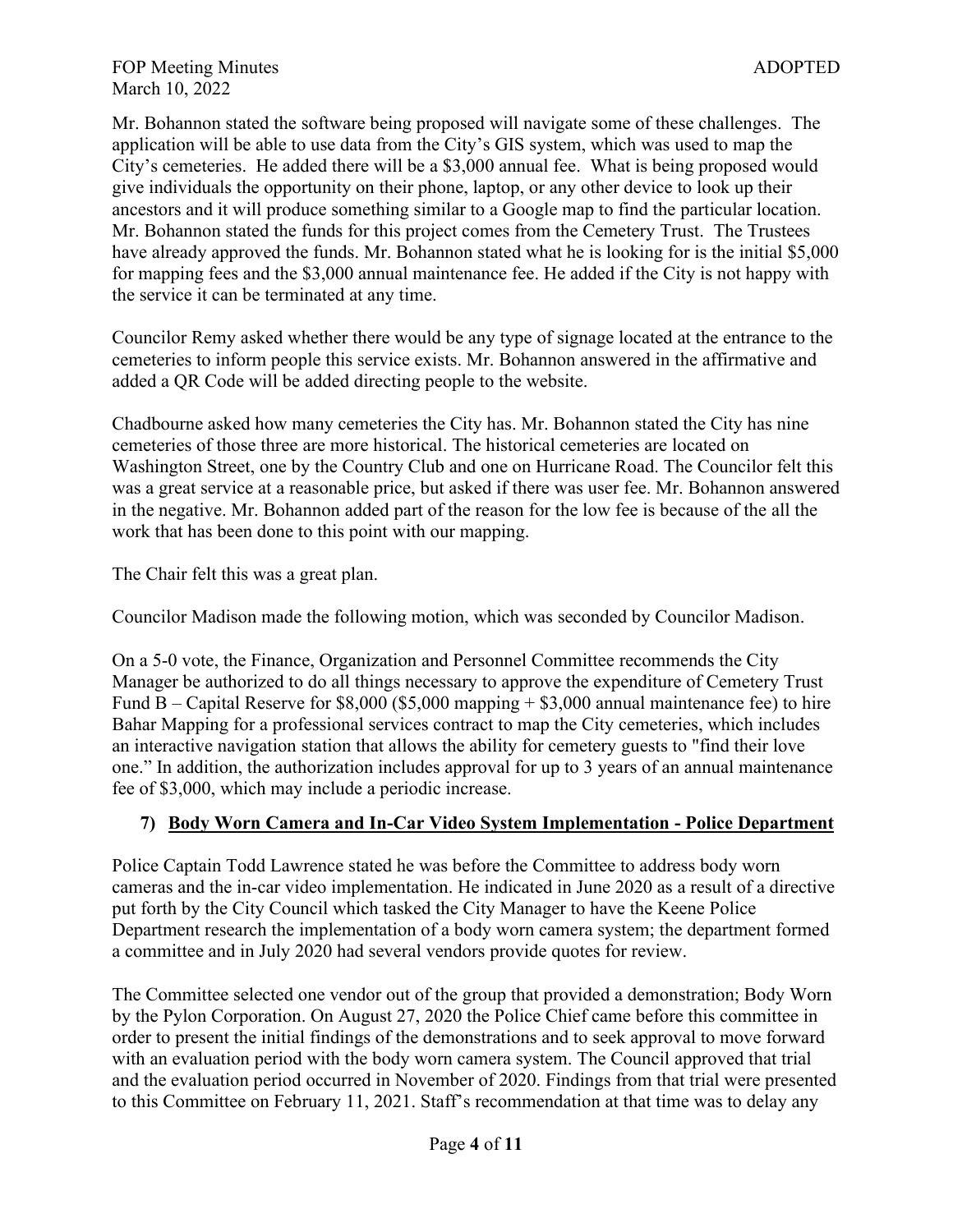decision until other funding was available through either State or Federal legislation.

At the present time the Department has applied for the United States Department of Justice Body Worn matching grant up to \$100,000, and also the State of New Hampshire Body Worn Camera matching Grant up to \$50,000. The current cost of a five-year paid upfront contract for 44 body worn cameras and 16 car cameras is at a cost of \$445,025. This would be for the equipment, the software used to operate the system and support for that system. There will also be training involved which is an additional \$39,690. If the matching funds of \$150,000 are obtained, it would leave Keene with total costs of \$334,715 for this five-year program.

Councilor Remy asked the City Attorney if his office was ready to support this action when it goes live. Attorney Mullins stated they are in the process of setting that up.

Chair Powers asked the Manager to explain how the rest of the funding was going to be calculated in the financing. The City Manager stated they will be taking the City's portion of funds from an account that they created called the Police Department Equipment. The Fund currently has a balance of \$460,000. The Chair noted as a result no monies are being added to the budget for the next year and because this is a five year program, staff will be back in five years to discuss how the funding will continue for the future. The Manager stated staff will be back next year to put this initiative into the capital plan.

Councilor Madison asked whether these funds include the costs associated with record keeping and maintaining the video recordings. Captain Lawrence responded the software includes the storage of videos and data.

Councilor Remy noted this action came about because of a petition from the public. He asked whether the Police Department was in support of this action as well. Captain Lawrence answered in the affirmative.

Councilor Remy made the following motion, which was seconded by Councilor Chadbourne.

On a 5-0 vote, the Finance, Organization and Personnel Committee recommends that the City Manager be authorized to do all things necessary to begin implementation of the Body Worn Camera and In-Car Video program; to apply for, accept and expend any available grant funding related to the Body Worn Camera program funding; and pursuant to Section 2-1336 of the City of Keene Code of Ordinances, waive bidding requirements in Section 2-1332 (1), and Section 2- 1335 as recommended by the City Manager.

# **8) Relating to the Appropriation of Funds for the Winchester Street By-Pass Project**

- **Resolution R-2022-03**
- **Resolution R-2022-04**

City Engineer Don Lussier addressed the Committee next. Mr. Lussier stated he was before the Committee to discuss the Winchester Street Reconstruction project. He indicated this is a significant construction project the City envisioned for season.

Mr. Lussier explained the City has been working on the design phase of this project since 2016.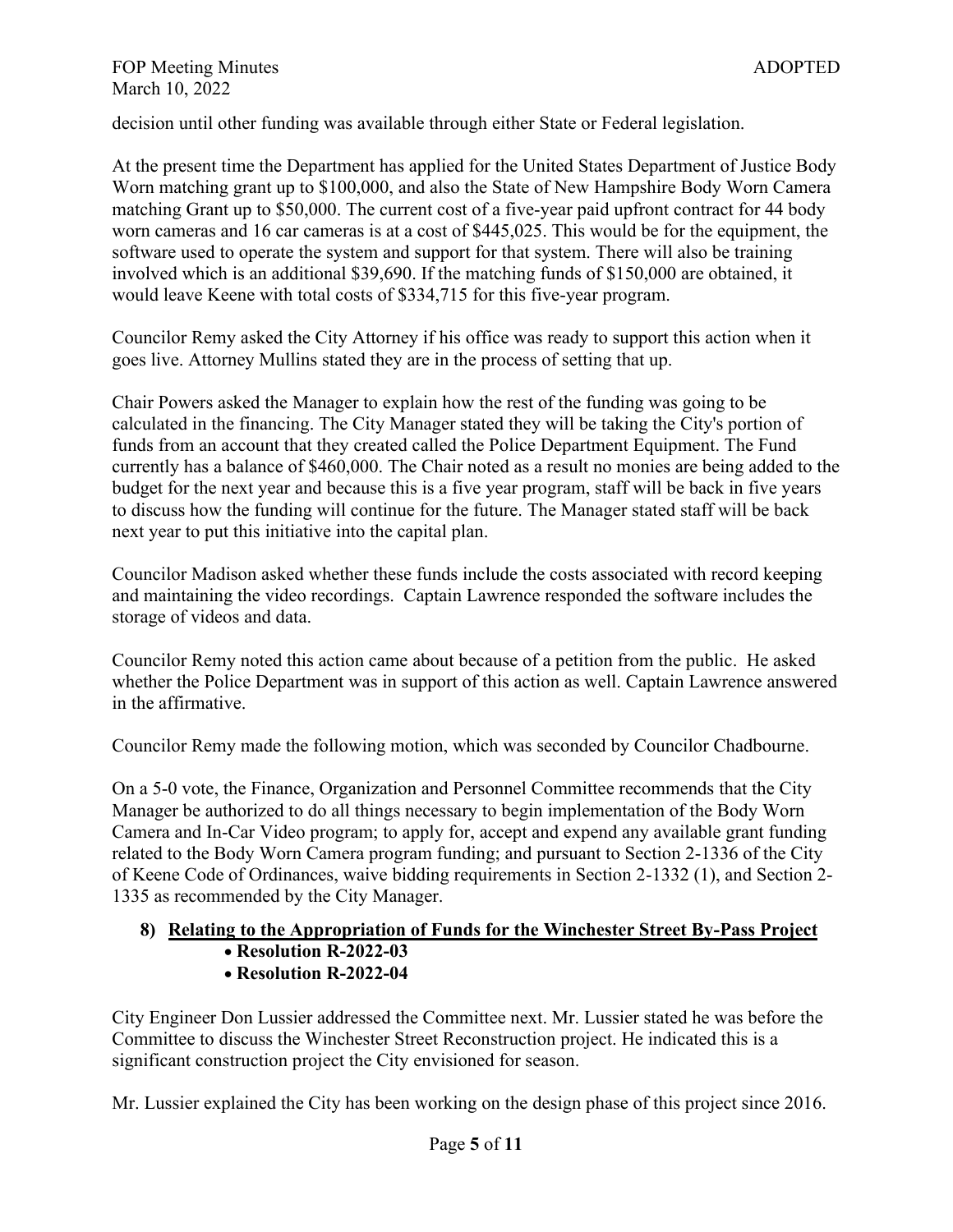The project originally goes back to the mid to late 90's. This project will be the reconstruction of the Winchester Street corridor from the existing roundabout at Route 101 to the Island Street, Pearl Street intersection along with the replacement of Island Street Bridge.

The design was completed last year to include acquisition of property rights. The project was put out to bid in September 2021 and bids were received in December 2021.

Unfortunately, because of the construction costs these days the bids came in significantly higher than was expected. As a result, the local share of the budget needs to be increased. The project is being funded with 80% Federal money and the City is only responsible for 20%, which is still a substantial amount. Resolution R-2022-03 is specifically for the appropriation from the General Fund. This project also includes funds from the Water and Sewer Funds. He indicated the good news is that the sewer project is coming in under budget. The General Fund needs about an additional \$584,000 for the City's share of the project cost, which will bring the total City's appropriations for this project to include water and sewer up to 2.7 million dollars. Staff is requesting the \$584,000 to be funded through a bond issuance. The majority of the general fund appropriation for this project will be debt funded. So this would increase the amount of debt funding for the project.

For the Water Fund, staff is asking to take an additional \$150,000 out of the Water Infrastructure Capital Reserve.

Councilor Chadbourne made the following motion, which was seconded by Councilor Remy.

On a 5-0 vote, the Finance, Organization and Personnel Committee recommends the adoption of Resolution R-2022-03.

Councilor Chadbourne made the following motion, which was seconded by Councilor Remy.

On a 5-0 vote, the Finance, Organization and Personnel Committee recommends the adoption of Resolution R-2022-04.

#### **9) Winchester Street Reconstruction – Consultant Selection for Construction Engineering Services - City Engineer**

## **10) Winchester Street Reconstruction – Design Consultant Services for Construction Support Services - City Engineer**

Mr. Lussier stated these two items are related to contracts to get the project just discussed completed. The first contract is with Greenman-Pedersen, Inc., (GPI), for construction administration and oversight for the project. Mr. Lussier stated Federal Highway no longer allows the Design Engineer to oversee the construction phase and a different consultant has to be hired to oversee the work and this is what GPI will be doing.

The second Memorandum is for a smaller contract with McFarland Johnson, the design engineer. They will be involved in the project, but more as an expert providing information which only a design engineer can do. Day to day oversight will be the responsibility of GPI. Mr. Lussier added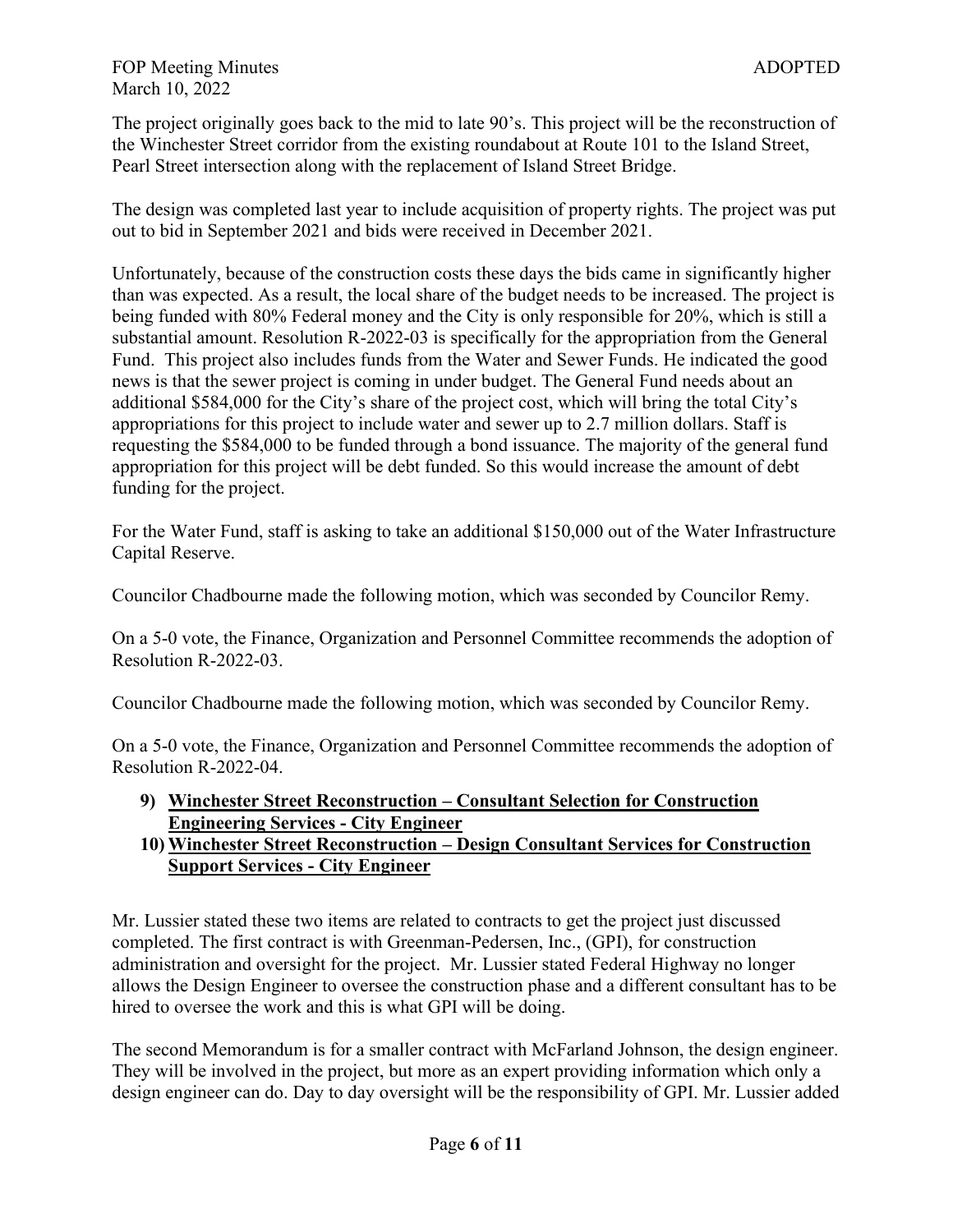GPI was selected last spring through a calls-based selection process. Last summer, a construction inspector was selected for the Cheshire Rail Trail and the Winchester Street project. The solicitation at that time was structured in a way that the City could select one or two different consultants for the two different projects; GPI was chosen at that time by the selection Committee as the preferred option for both projects. It was done through the normal qualification based process.

Councilor Lake made the following motion, which was seconded by Councilor Madison.

On a 5-0 vote, the Finance, Organization and Personnel Committee recommends that the City Manager be authorized to do all things necessary to negotiate and execute a professional service contract with Greenman-Pedersen, Inc., (GPI) for an amount not to exceed \$670,000 for Construction Engineering Services required for the Winchester Street Reconstruction Project.

Councilor Madison made the following motion, which was seconded by Councilor Remy.

On a 5-0 vote, the Finance, Organization and Personnel Committee recommends that the City Manager be authorized to do all things necessary to negotiate and execute a professional service contract with McFarland Johnson, Inc., for an amount not to exceed \$70,000 for Construction Support Services required for the Winchester Street Reconstruction Project.

#### **11) Relating to the Appropriation of Funds for the Thompson Road Repair and Stabilization Project**  • **Resolution R-2022-05**

Mr. Lussier stated in the fall of 2019 the residents of Thompson Road requested the Public Works Department look at their roadway. There was concern expressed the road was in poor condition, guardrails were loose etc. It was discovered the slope was settling in - sloughing being the technical term. It was alarming enough for staff to request an expert review of the situation. A Geotechnical Engineer was hired to perform some boring, take soil samples and evaluate the conditions. At the end of that process, the report indicated the slope was marginally stable, meaning it wasn't a crisis, but it was not something the City would like to see with a steep slope.

The City requested the engineer to dig a bit deeper and give some recommendations for improving the slope stability and fixing the roadway.

Presentations were made before the MSFI regarding this issue. The plan because this was a slow moving process to schedule the project via the CIP (this was back in 2020). In the fall of 2021, a resident contacted Public Works again and requested another review of the roadway. What was discovered at that time is that the roadway had settled an additional eight inches in some areas. Deterioration was happening a lot faster than expected. It was not included in the CIP as staff was going to be back before the Committee to discuss this item to start this work immediately.

Mr. Lussier stated the appropriation of funds is for the design phase, which would begin immediately, once the design is completed, construction phase will be discussed.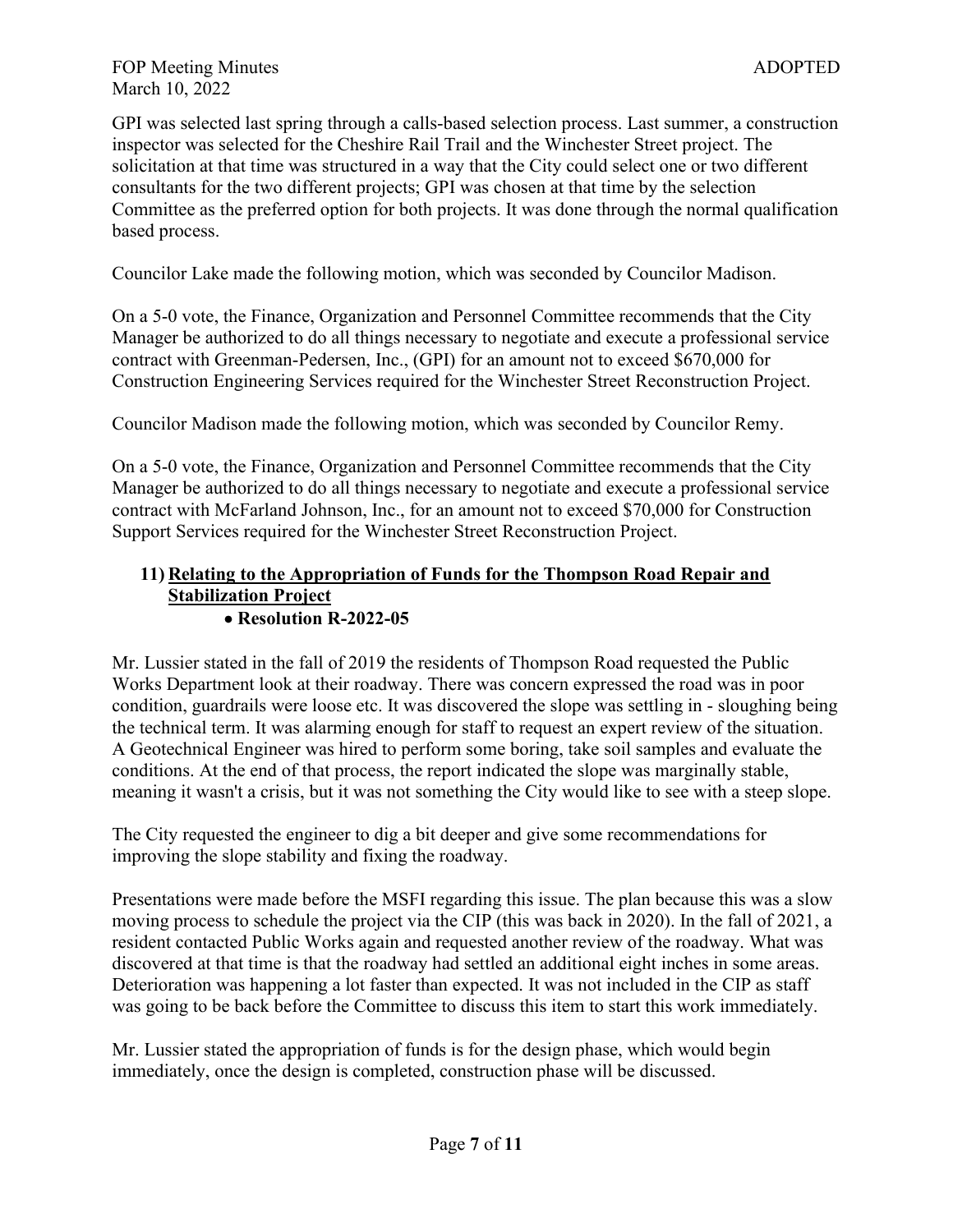Councilor Lake asked whether the funding is to stabilize that road or to decide whether a new road needs to be constructed. Mr. Lussier stated staff left it with MSFI was not go with a different path. He called the Committee's attention to the options summarized on the next page of the Memo. Relocating the road would mean, moving the road going off Chapman Road branch off three-quarters of the way up Thompson Road and then abandoning the existing roadbed. This seemed like an attractive option. However, because the rail bed is so narrow, the cost for that option is essentially equal to the cost for repairing it in place, possibly a little bit more. It also implies some pretty significant property issues. The City would have to acquire property perhaps demolish a house in order to put the road where the house currently is. It also crosses a couple of undeveloped parcels that were put under conservation easement. Mr. Lussier stated he wasn't sure of the legal implications of taking something that is in conservation easement and turning it into a public road. This was another obstacle. The other real drawback was the location of the water main. Relocation of the road would require building a new water main, which could be very costly.

Hence, staff's recommendation to MSFI was the restore in place option. MSFI did not take a vote on a preferred approach.

Councilor Lake noted the Engineer had indicated deterioration and asked whether the road could be stabilized in the long run. Mr. Lussier stated they will be able stabilize it, the question is how bad the road will get before construction can be completed.

Chair Powers asked for the timeframe for this work. Mr. Lussier stated construction is not likely to happen in 2022; it will take most of the summer in order to get the design completed. There is also some potential property implications for repairing it in place. Part of the recommendation given to MSFI is that the road will be widened from its current approximately 12.5 feet to at least 18 feet, which is still pretty narrow, but it would be enough for two cars to pass safely. In order to do that and in order to do the construction, the City will be touching private property. The residents on Thompson Road are going to be amenable to seeing that happen. However, one of the property owners is Antioch University. They hold their property as protected land and there will be some implications with cutting trees on this protected property.

Councilor Remy asked if any of the residents or neighbors from whom property will be taken could be resistant to it. Mr. Lussier stated in the short term, the City is absolutely going to need to be on private property otherwise there isn't enough room to do the construction and maintain access to those properties. The City will basically need to abandon the neighborhood for about six months and the resident will not want that. In the long term if the property owners are not amenable to giving up their property for the extra roadway, they will be stuck with a road that does not pass two cars.

Attorney Mullins asked whether the Antioch property is also under conservation easement. Mr. Lussier answered in the affirmative.

Councilor Remy made the following motion, which was seconded by Councilor Chadbourne.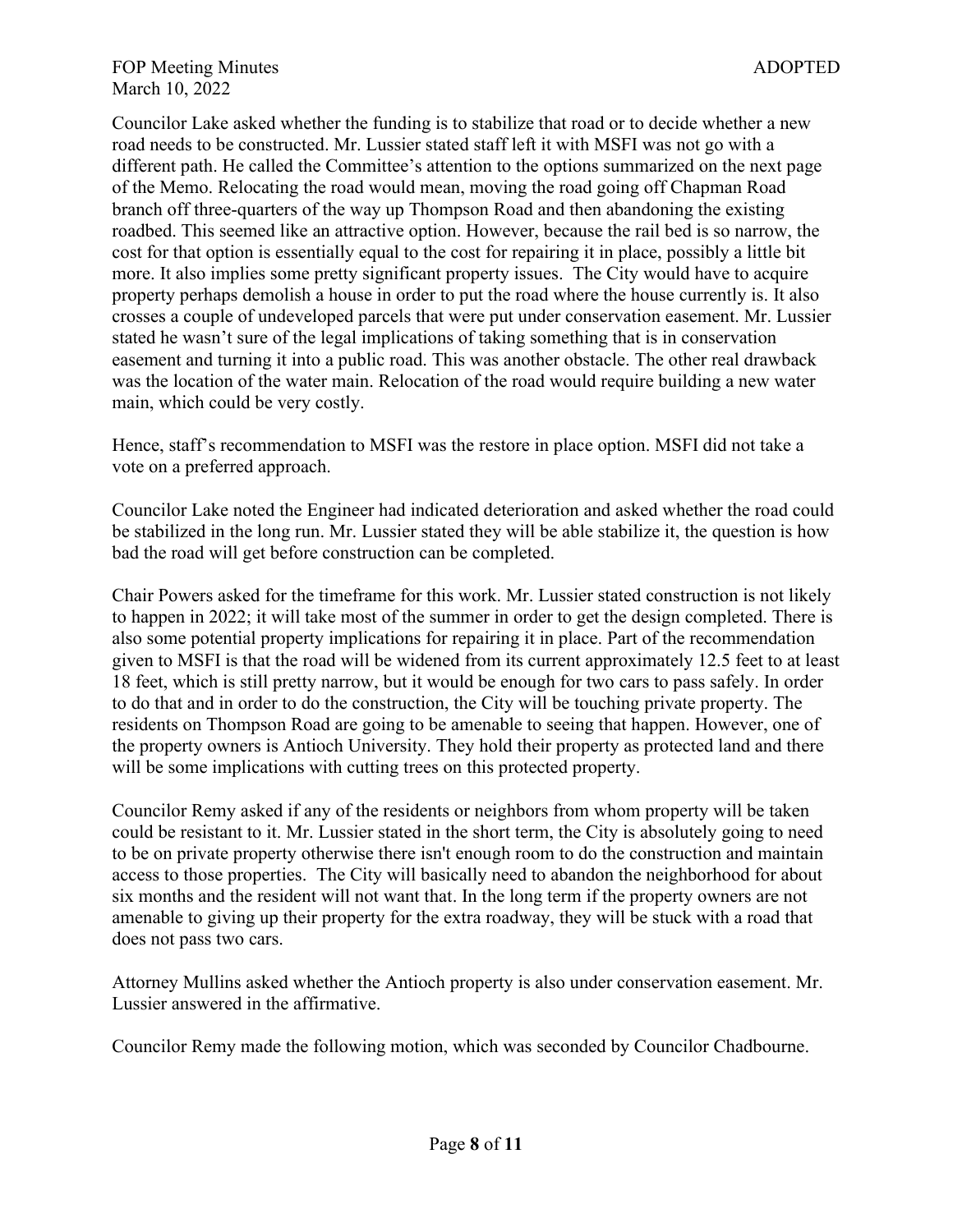On a 5-0 vote, the Finance, Organization and Personnel Committee recommends the adoption of Resolution R-2022-05.

## **12) Council Policy: Relating to the Legislative Process**  • **Resolution R-2022-06**

City Attorney Mullins stated this was a request to look at the Council's Legislative Initiatives and how the Council reviews and deals with those questions. There have been questions that have been raised over the years about the propriety of the City Council weighing in sometimes on issues that could be seen as not related to the City. As a result, staff took the existing Council policy and amended it to try and incorporate some of those questions and concerns.

He indicated what is in front of the Committee tonight is that draft for its review. The Attorney noted what is being attempted is to determine what these legislative initiatives are. Whether those legislative initiatives constitute matters from either the State or Federal Government and how that may impact local government from an administrative, community planning, budgetary and service delivery level.

He indicated he retained much of the existing language, including a reference to working with the New Hampshire Municipal Association with respect to their review of legislative initiatives and their recommendations with respect to that. It also includes existing language providing for the City Manager and staff to be involved in the legislative process and review legislative initiatives, as well as the City Council to consider those as well.

If is a matter submitted to the City Clerk does not fall within this policy - rather than placing it on the agenda, it would be placed in the mailboxes for each of the members of the Council. If a Councilor wanted the issue considered, they would need to seek a suspension of the Rules of Order, which would require a two-thirds majority vote.

Councilor Remy felt having a strong opinion about a few important things is more impactful than having a "shotgun" approach and weighing in on everything. He felt this amended Council policy was very helpful.

Councilor Chadbourne felt there are several constituents who have had opinions on both sides of the fence. She indicated one of the most important issues for her in the past 10 years as a City Councilor is when she and Councilor Jacobs brought before the Council a request to draft a resolution relative to adding gender identity to the list of protected classes in the city's employment policies. She continued they had been approached by a New Hampshire transgender group. Transgender people see a lot of discrimination and nothing was happening on the State level; the matter was just being tabled.

Hence, this group started a statewide initiative and started approaching towns on an individual basis asking for support. Counselor Jacobs and herself brought this item to the Council and what they discovered was in the City Handbook there was nothing that protected transgender people. If the City had a transgender employee, they could be discriminated against just like they could be discriminated against at the State level. With all of these towns weighing in and coming forward, it changed the conversation at the State level and they were able to push through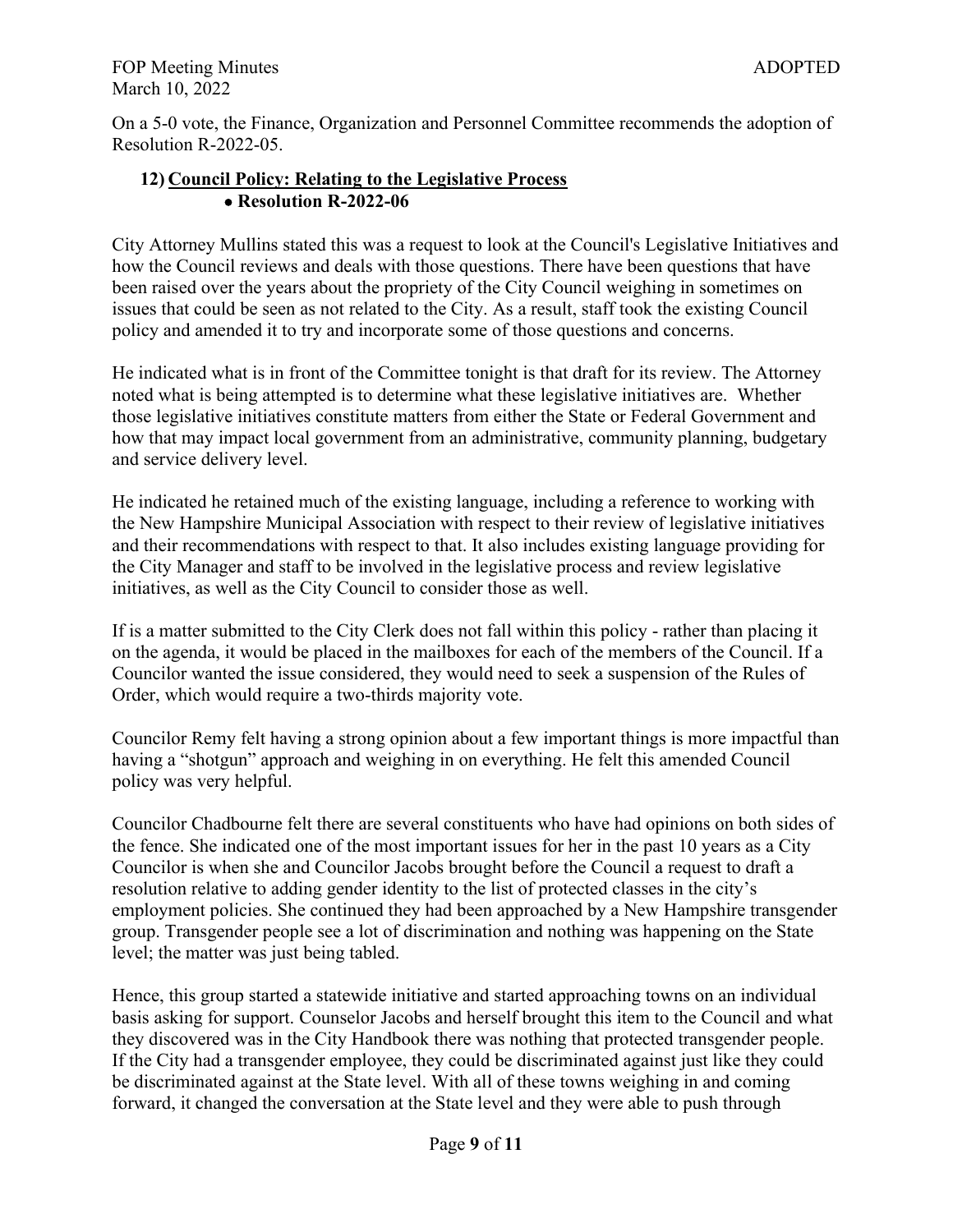legislation that protected the rights of the transgender population. Councilor Chadbourne stated this had not started at the local level it would never have moved forward at State level.

Councilor Chadbourne stated as she started thinking about the past and her particular situation and what a difference that that made – she stated she couldn't support this. The Councilor felt it was important on occasions to weigh in. She went on to say, the Attorney did refer to suspending Council rules to make sure there was enough consensus. She agreed the City Council is responsible for representing the City, review budgets, and things like roads, bridges etc. But the City Council also represents its constituents for all their concerns and sometimes those concerns can be beyond that specific purview. Councilor Chadbourne stated she knows there is strong support for what was presented tonight but wanted to bring her concerns for consideration as well.

Councilor Madison asked Councilor Chadbourne whether the proposal brought to her by that group was a change to City policy or was that a petition to bring to the State. Councilor Chadbourne stated it was a petition to bring to the State but that forced them to look at other things, including the City Handbook and that is when it was realized there was no protection for Transgender City employees.

Councilor Madison asked whether that group wanted to City to take a stance on this issue and then send a letter to the Governor or the legislature or for the City to enact the policy. Councilor Chadbourne stated they didn't ask anything from the City – this was research she did on her own. What they asked was for support to the State. What was created was a Resolution. Councilor Madison asked whether this was a group of individuals were from Keene or from outside of Keene. Councilor Chadbourne stated they were from both Keene and outside of Keene. Councilor Madison asked whether this group had also gone to their Legislators and State Representatives. Councilor Chadbourne answered in the affirmative.

Councilor Remy felt this was a great example of a place where the Council should step in and be able to override the Council policy; however, to take a stance on a policy it should have to be a super majority with a two-thirds vote.

Councilor Lake stated he echoes Councilor Remy's thoughts and felt the intent of this is to reduce the number of Resolutions and Partisan Resolutions while still allowing the caveat that was outlined, when something rises to the occasion of needing to go past that threshold of having a majority like a supermajority to move forward.

Councilor Madison stated he agrees with Councilor Remy, when the Council takes a stance on a few important issues such as the issue Councilor Chadbourne had mentioned, we speak with a powerful voice. He stated he has been noticing a trend of some political groups, especially some groups from outside of Keene coming to Keene and requesting Keene take a stance on Partisan issues. He stated this has been concerning for him and noted this is why we have Congressional Representatives, State Senators, and unfortunately these individuals are not really reaching out to those Representatives and asking for support. They are asking the City to do the outreach for them. He felt having this two-thirds majority threshold makes sure the lower level issues that don't really impact the City, that are more partisan don't come before the Council but major